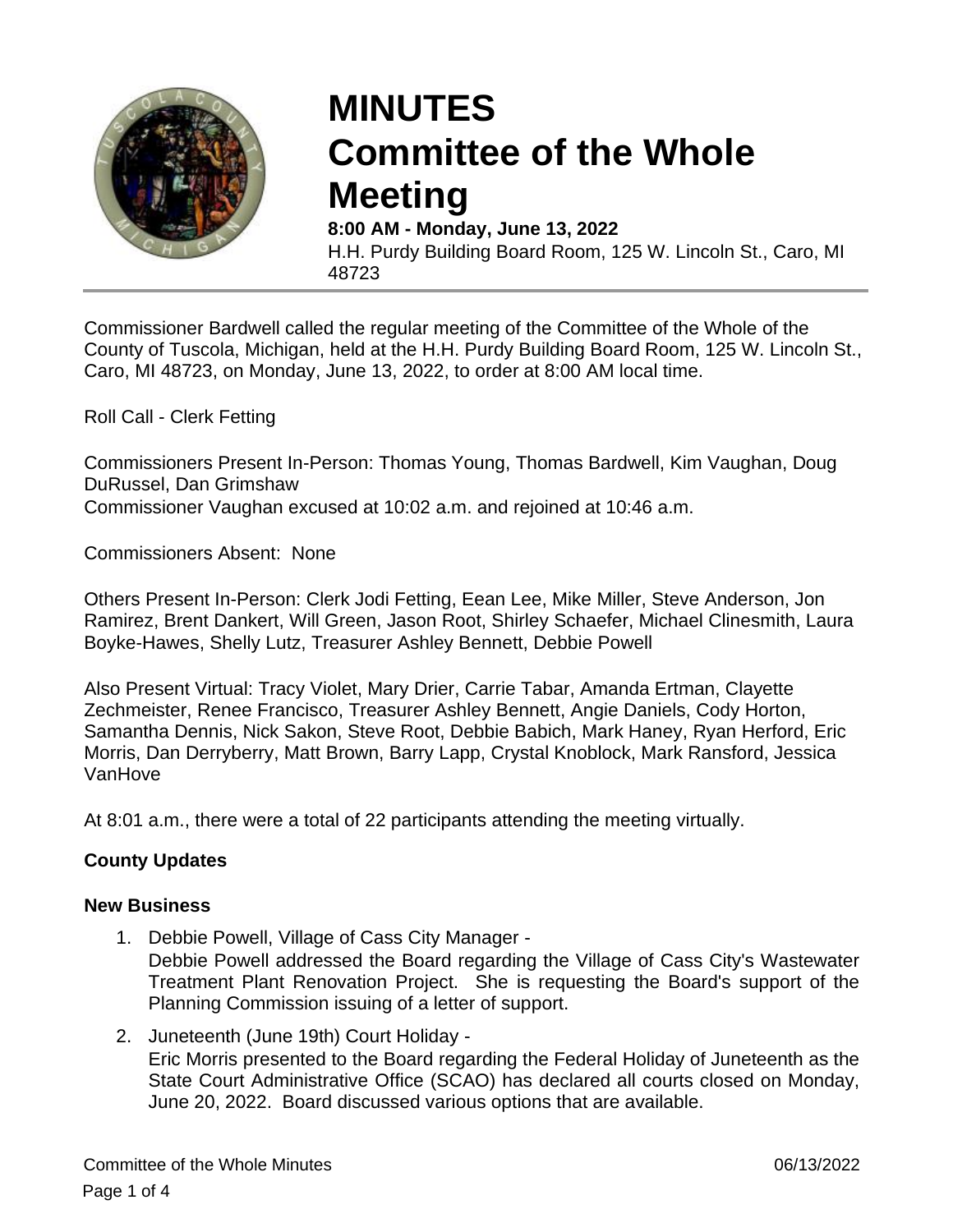Recessed at 9:08 a.m. Commissioner Vaughan excused at 10:02 a.m. Reconvened at 10:13 a.m. At 10:22 a.m., there were a total of 27 participants attending the meeting virtually.

- 3. Update From the Tuscola County Road Commission Brent Dankert, Highway Engineer, provided an update on his research of the road at Vanderbilt Park. He still has some research to complete along with a survey prior to stating who has ownership of the road in question.
- 4. Emergency Medical Dispatch Program Purchase Jon Ramirez, Dispatch Director, presented to the Board regarding the need for the purchase of the program and how it would assist his Department. Matter to be placed on Thursday's agenda.

Commissioner Vaughan rejoined at 10:46 a.m.

- 5. Dispatch Generator Bid Opening Jon Ramirez, Dispatch Director, opened the two bids received.
	- 1. Lee Machinery Motors, Pontiac MI \$58,755.00
	- 2. JAG Electric, Reese MI \$61,551.00

Director Ramirez will review the bids received and bring back a recommendation to the meeting on Thursday.

- 6. L-4029 Summer 2022 Tax Millage Report Angie Daniels, Equalization Director, presented the 2022 Tax Millage Report. Matter to be placed on the Consent Agenda.
- 7. PSB Property, LLC Lease at 171 North State Street, Caro Matter to be placed on Thursday's agenda.
- 8. Tuscola County Council on Aging Request for Funding for Riverboat Event Clayette Zechmeister explained that it could be used from the fund balance in the Senior Millage. Matter to be placed on the Consent Agenda.
- 9. City of Caro Wastewater and Drinking Water Rate Changes Rates have been presented by Caro City. Matter to be placed on the Consent Agenda.
- 10. Internal Revenue Service (IRS) Mileage Rate Increase New IRS Rate presented in the Board packet. Matter to be placed on the Consent Agenda.

# **Old Business**

1. Health Department Request for Funding for Electrical Work for New Sign - Amanda Ertman is requesting for the County to pay for the electrical work to power the new sign for the Health Department. Mike Miller stated he would like to have some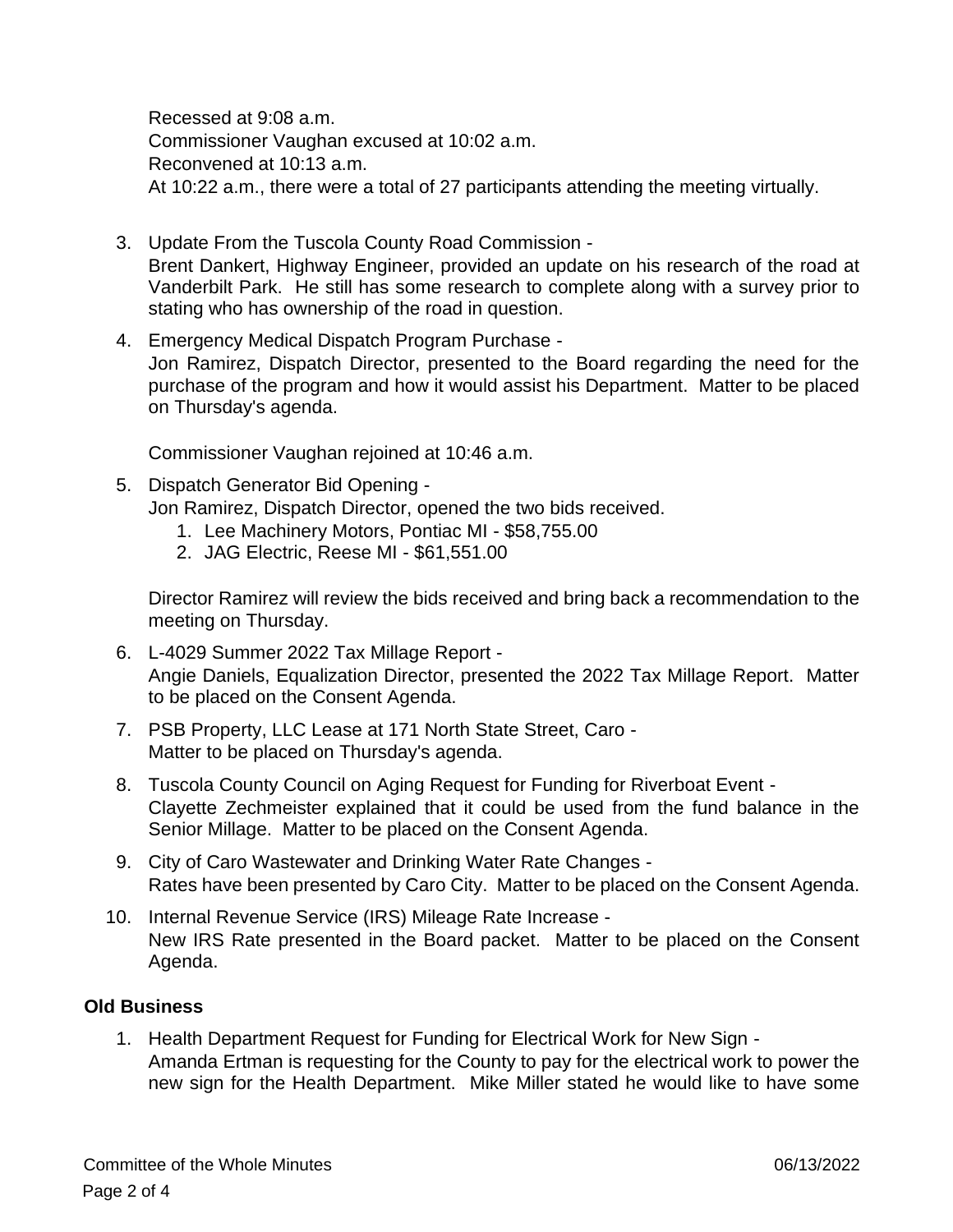buffer in case anything unexpected happens during the installation. Matter to be placed on Thursday's agenda.

2. Funds Generated from Land Record Requests (matter added) - Debbie Babich explained that the funds generated is estimated in the amount of \$70,000.00.

#### **Finance/Technology**

#### *Primary Finance/Technology*

1. Tuscola County Medical Care Funds Transfer Request for Various Capital Projects -

Request received was reviewed by the Board. Matter to be placed on the Consent Agenda.

2. 2020 Government Finance Officers Association Certificate of Achievement for Excellence in Financial Reporting - Debbie Babich stated that this is the 20th year that Tuscola County has received this award.

# *On-Going and Other Finance*

None

# *On-Going and Other Technology*

-Eean Lee updated the Board regarding cyber security and security camera installation.

#### **Building and Grounds**

#### *Primary Building and Grounds*

None

#### *On-Going and Other Building and Grounds*

1. Health Department Lease, Building Codes Record Storage - Mike Miller reported there is no new update.

#### **Personnel**

#### *Primary Personnel*

- 1. Hiring of Part-Time Material Handler at Recycling Mike Miller presented a request to hire Ryan Root as a part-time material handler effective June 20, 2022. Matter to be placed on the Consent Agenda.
- 2. United States Department of Labor Proposal of the Notice of Proposed Rulemaking on Wagner-Peyser Act Staffing -